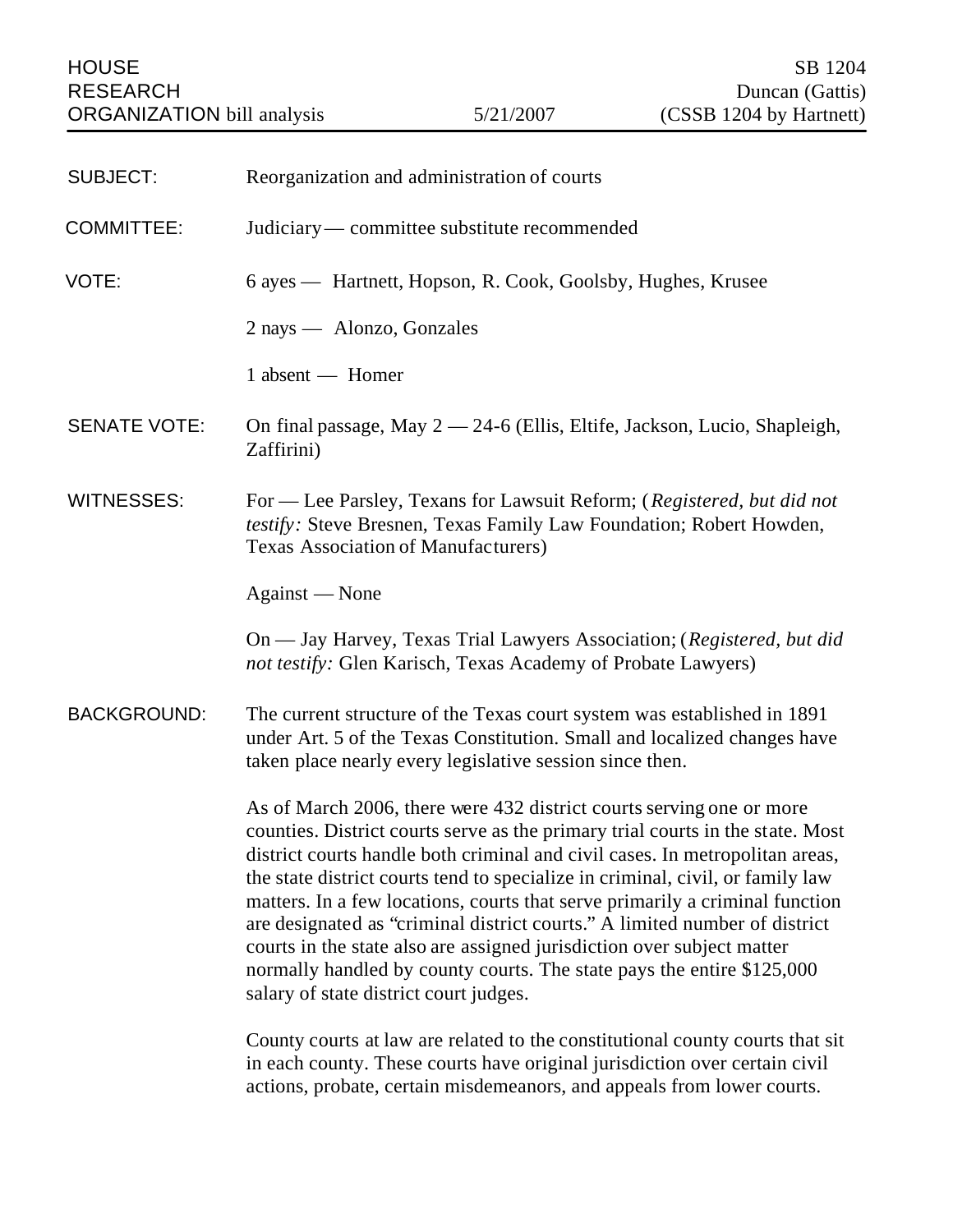The Legislature authorizes statutory county courts at law to relieve the constitutional county judge of some or all of the judicial duties of office. The county courts at law include 218 courts in 84 counties and 17 probate courts in 10 counties. The state pays a percentage of the salary of these judges.

Justice of the peace (JP) courts have original jurisdiction in criminal cases that are punishable by fine or where penalties do not include jail time. They also function as small claims courts and have jurisdiction over forcible entry and eviction cases. The Texas Constitution allows a county to have between one and eight JP courts depending on the county's population. As of March 2006, Texas had 825 JP courts. Counties pay the salary of JP court justices.

There are nine administrative judicial regions in Texas. The presiding judge of an administrative judicial region is appointed by the governor and is responsible for promulgating and implementing regional rules of administration, advising local judges on judicial management, recommending changes to the Supreme Court for the improvement of the judicial administration, and acting for local administrative judges in their absence.

DIGEST: CSSB 1204 would restructure the Texas court system by:

- increasing the Supreme Court's oversight powers over the regional administrative judges;
- standardizing the trial courts and their jurisdictions;
- promulgating rules for small claims courts;
- providing additional resources to courts handling certain cases; and
- providing grants to courts for court enhancements.

# **Supreme Court management of the regional administrative judges.**

CSSB 1204 would allow the chief justice of the Supreme Court, rather than the governor, to appoint the regional administrative judges and would allow the Supreme Court to remove a regional administrative judge for good cause by a majority vote of the court after notice and a hearing.

**Reorganization of trial courts and jurisdiction.** CSSB 1204 would provide changes for the operation and jurisdiction of district courts, would convert 45 county courts at law into district courts, and would change the jurisdiction of JP courts.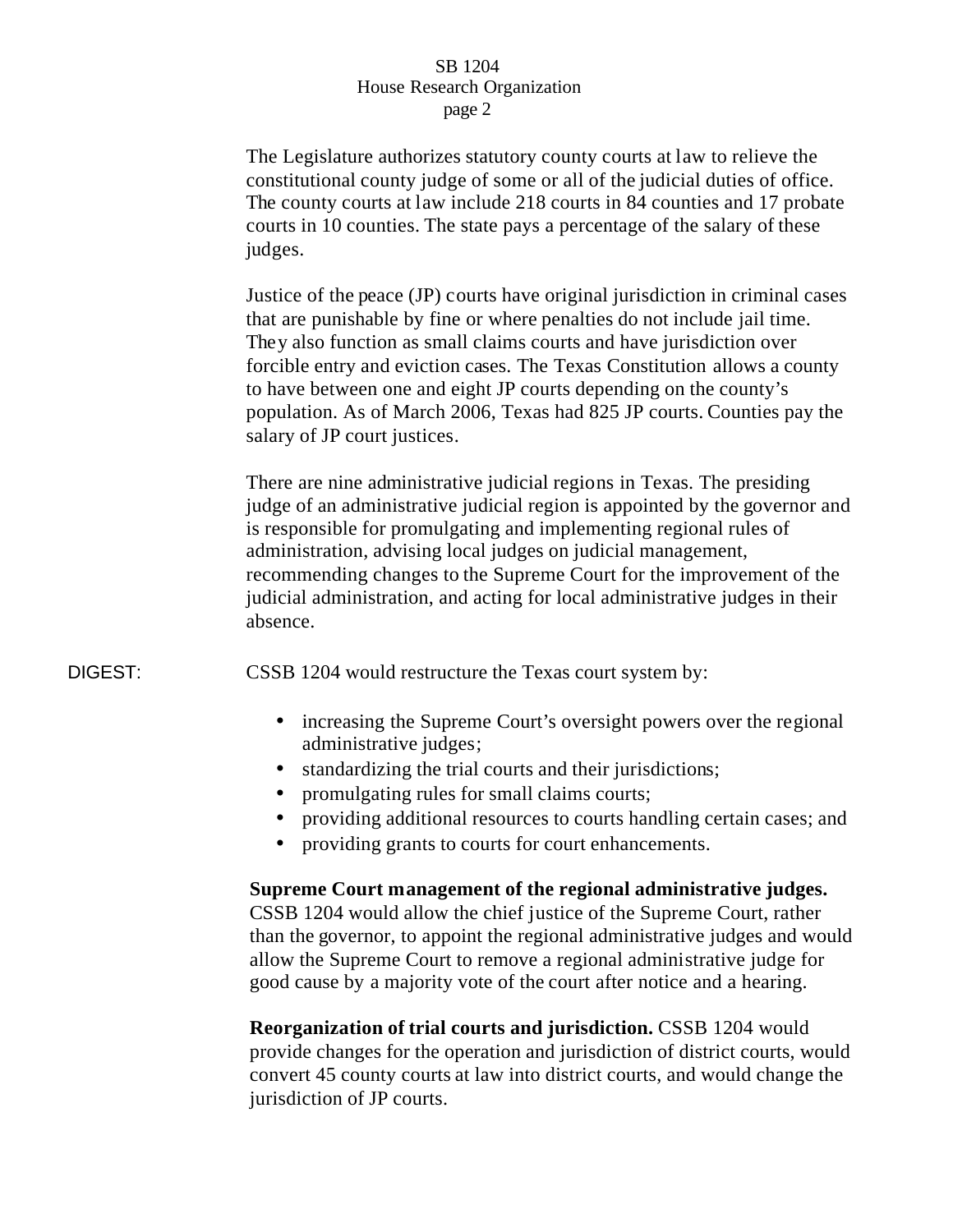CSSB 1204 would allow a district court, statutory county court, county court, or justice court to transfer a case to any other of those courts in the county, regardless of whether the court to which the case would be transferred had jurisdiction of the matter and provided that all parties, including the receiving court, agreed to the transfer.

*District courts.* CSSB 1204 would allow an administrative judge to assign a new judge to a district court case when the sitting judge determine d on the judge's own motion that the judge was disqualified or should be recused. In counties with one district court, the regional administrative judge would assign another district judge the region to sit in the case. In counties with more than one district judge, the local administrative judge would transfer the case to another district court in the county.

The bill would codify the options for exchanging cases and benches between two district courts in a county. These powers would include:

- transferring a case to another district court in the county;
- hearing a case pending in another district court in the county without transferring the case;
- sitting for another district court in the county in a case pending in that court;
- temporarily exchanging benches with a judge of another district court in the county;
- trying different cases in the same court at the same time; and
- allowing a judge to temporarily sit in a case for another judge who was sick or absent.

CSSB 1204 also would reorganize current statutes that provide rules for the transfer of a case to another court. These would include making all processes, writs, bonds, and other obligations issued by the transferring court returnable to the court to which the case was transferred as if originally issued by that court. Further, all obligees on bonds and recognizances taken in a court from which a case was transferred would be required to appear before the court to which the case was transferred.

The bill explicitly would allow district judges in counties with more than one district court to adopt rules governing the filing and numbering of cases, the assignment of cases for trial, and the distribution of work as they considered necessary or desirable for the orderly dispatch of the business of the courts.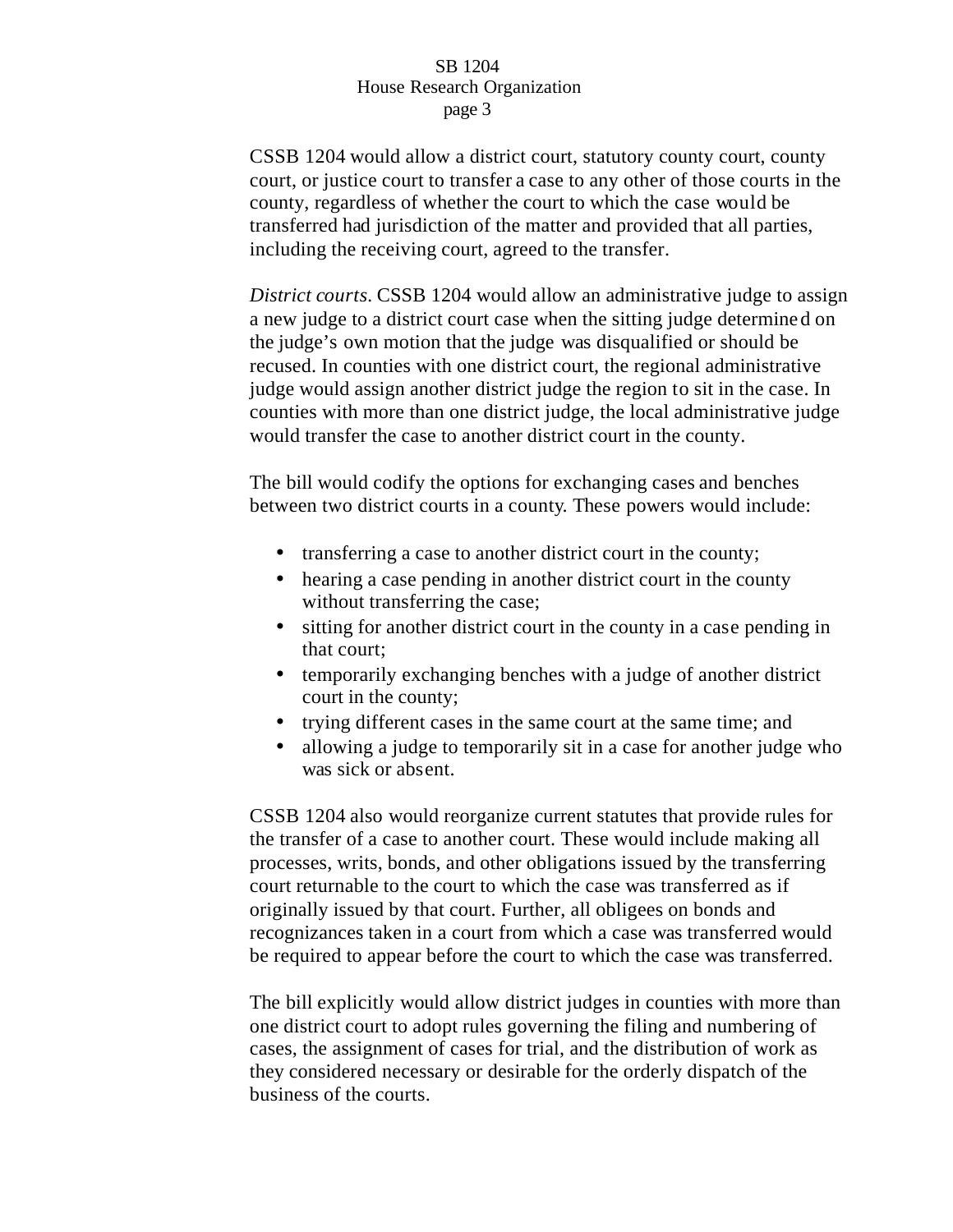CSSB 1204 would allow the local board of district judges in a county with more than one district court to designate a court to give preference to certain types of cases. Courts that would be designated to give preference to family law matters would have primary responsibility for litigation surrounding marriage, children, family violence, and the parent-child relationship (Titles 1, 2, 4, and 5 of the Family Code). Designating a court as giving preference to a certain types of cases would not limit the jurisdiction of that court or any other district court in the county.

The bill would standardize district court terms to commence on the first Mondays in January and July.

CSSB 1204 would equalize county-provided supplemental compensation to district judges and require the same amount of supplemental compensation be paid to a district judge serving on a county juvenile board as was provided to other judges serving on the juvenile board.

CSSB 1204 would provide that a district court would sit in the county seat for a jury trial in a civil case, but allow the commissioner's court of the county to authorize a district court to sit in any municipality within the county to hear non-jury trials in civil cases and to hear motions, arguments, and other matters not heard before a jury in a civil case. As part of this provision, the district clerk would be allowed temporarily to transfer all necessary books, minutes, records, and papers to a municipality while the court was in session there. The commissioners court also would be required to provide suitable facilities for the court if it authorized the court to sit in a municipality that was not the county seat.

The bill also would allow parties to agree to try a district court case with fewer than 12 jurors, unless a jury of six or 12 is required by Texas Constitution, Art. 5, sec. 13.

*County courts at law.* CSSB 1204 would amend Government Code, ch. 24 to reform into district courts 45 county courts at law that have civil jurisdiction in amounts in controversy exceeding \$100,000. Except as otherwise indicated, these conversions would take place on January 1, 2011:

• Calhoun — one county court at law would be converted into a district court;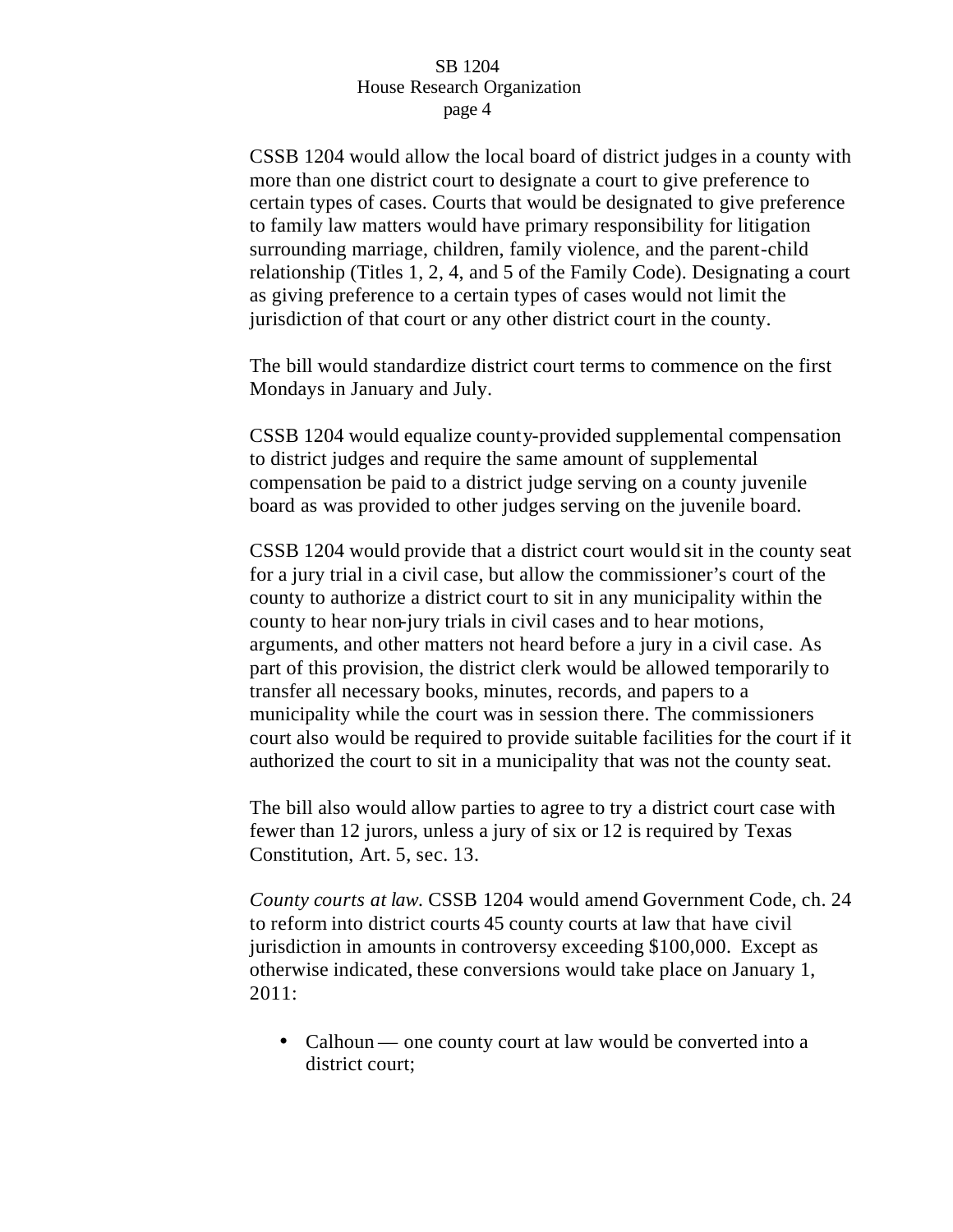- Cameron three county courts at law would be converted to district courts:
- Cass one county court at law would be converted to a district court;
- Dallas five civil county courts at law would be converted to district courts, and all criminal county courts at law would remain county courts;
- Ellis two county courts at law would be converted to district courts;
- El Paso five civil county courts at law would be converted to district courts and two civil and all criminal county courts at law would remain as county courts;
- Galveston three county courts would be converted to district courts;
- Gregg two county courts at law would be converted to district courts;
- Hidalgo five county courts at law would be converted to district courts;
- Hood one county court at law would be converted to a district court;
- Kaufman one county court at law would be converted to a district court, and the remaining county court at law's civil jurisdiction would be limited to amounts in controversy of \$100,000 or less;
- Kendall one county court at law would be converted to a district court;
- Midland two county courts at law would be converted to district courts;
- Nueces five county courts at law would be converted to district courts;
- Panola one county court at law would be converted to a district court;
- Parker two county courts at law would be converted to district courts, one of which would be converted on January 1, 2009;
- Rockwall one county court at law would be converted to a district court on January 1, 2009;
- Rusk one county court at law would be converted to a district court; and
- Smith three county courts at law would be converted to district courts.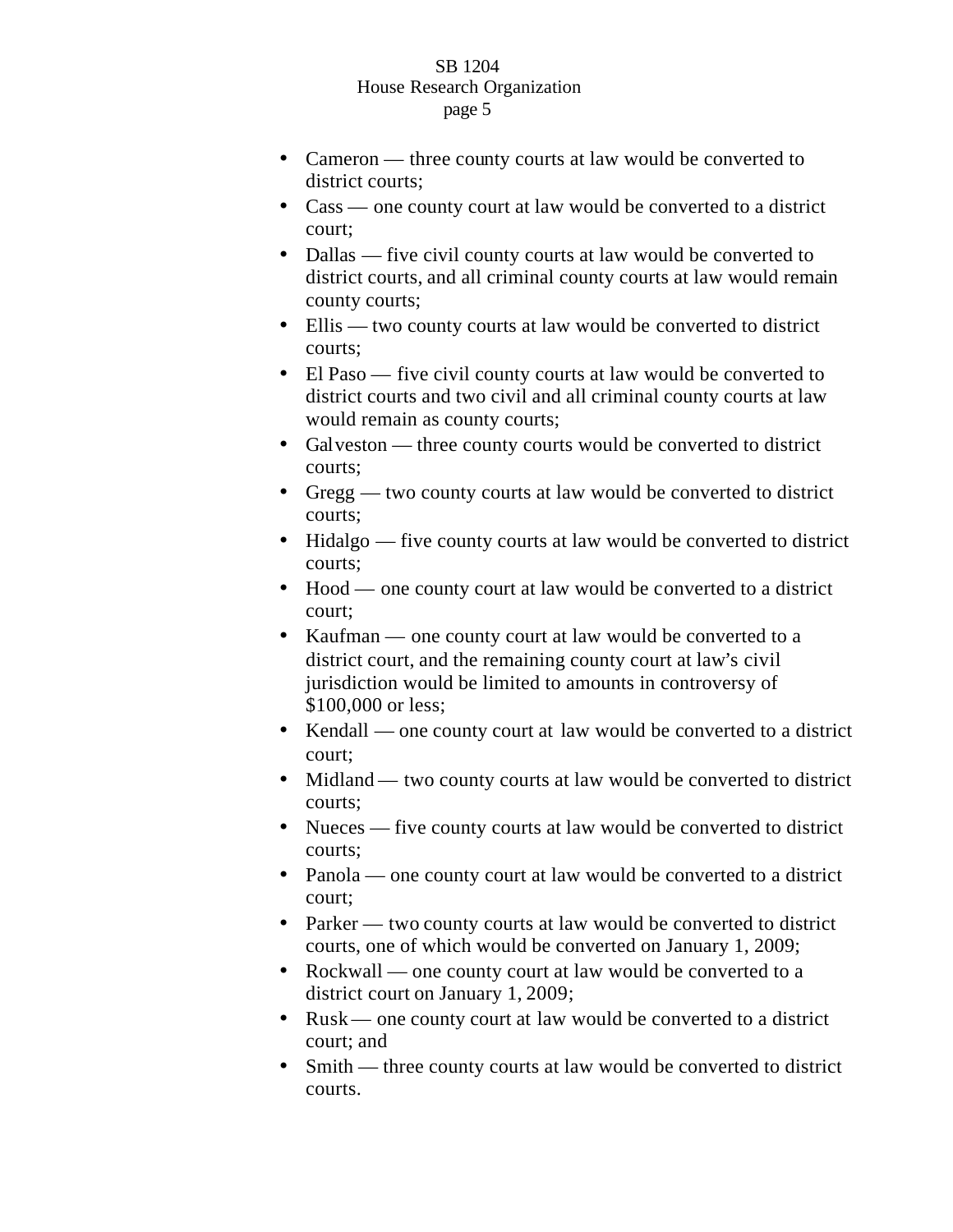To provide for these conversions, CSSB 1204 would make certain other statutory changes to ensure continuity, including:

- that county courts at law converted to district courts would have original jurisdiction in misdemeanor cases and appellate jurisdiction over criminal cases in which a justice court had original jurisdiction, except in Dallas County, which has criminal county courts at law to handle these cases;
- that county courts at law converted to district courts would have jurisdiction over probate and mental health cases (with some exceptions for counties that already have probate courts);
- that all grand and petit jurors selected in a county before a new district court was created would be considered to be selected for the new court;
- that if a county was moved to a new judicial district, all pending cases and proceedings would be transferred to the new judicial district;
- that the initial vacancy in a newly created district court would be filled by election and subsequent vacancies would be filled as provided by law;
- that, as an exception to the Election Code, a judge in a county court at law converted to a district court would be allowed to run for election as the current judge of that district court; and
- that judges of county courts at law converted to district courts could choose to continue to participate in the county retirement system or to become a member of the state retirement system for state judges.

CSSB 1204 also would grant criminal county courts at law in Harris County concurrent jurisdiction with county civil courts in that county to hear appeals of the suspension of driver's licenses and original proceedings regarding occupational driver's licenses as well as existing appellate jurisdiction in appeals of criminal cases from JP and municipal courts in the county.

*JP Courts.* The bill would increase the maximum amount in controversy for general civil jurisdiction from \$5,000 to \$10,000, exclusive of interest and costs of court, and would allow for an appeal of commercial eviction cases to the intermediate appellate court.

**Small claims courts.** CSSB 1204 would create a uniform system for small claims to be adjudicated by justice of the peace courts. The bill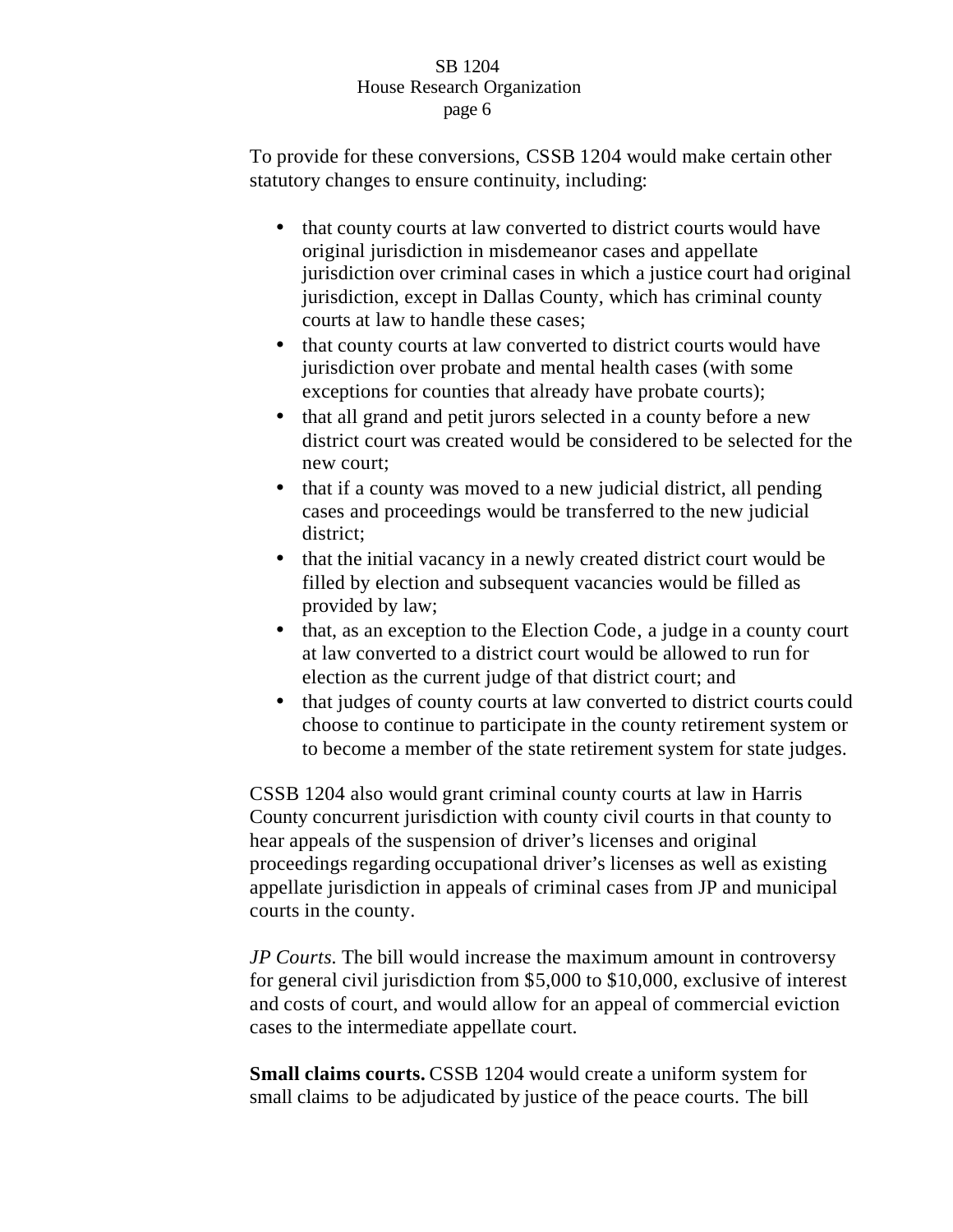would eliminate the current designation of some JP courts as "small claims courts" and would direct all JP courts to adjudicate small claims.

CSSB 1204 would direct the Supreme Court to define "small claims " and establish rules and procedures for the fair, expeditious, and inexpensive resolution of small civil cases with the advice of a committee of JPs and public members.

CSSB 1204 would transfer all pending small claims cases to a JP court in the same county immediately before the date the small claims court was abolished.

**Additional resources for handling certain complex cases.** CSSB 1204 would establish a committee, chaired by the chief justice of the Supreme Court and the nine presiding judges of the administrative judicial regions, to allocate additional resources to courts presiding over certain complex cases. The additional resources could take the form of:

- the assignment of an active or retired judge, subject to the consent of the judge presiding over the case;
- additional legal, administrative, or clerical personnel;
- computer hardware or software, including specially designed courtroom presentation hardware or software to facilitate presentation of the evidence;
- specialized continuing legal education;
- the assignment of a special master;
- special accommodations or furnishings for the parties;
- other items determined necessary to try the case; or
- any other resources the committee considered appropriate.

The judicial committee for additional resources would not provide additional resources for more than 10 cases each year.

The additional resources would be awarded based on criteria adopted by the Supreme Court and would include the following considerations:

- whether there likely would be a large number of separately represented parties;
- if coordination with related actions pending in other courts would be necessary;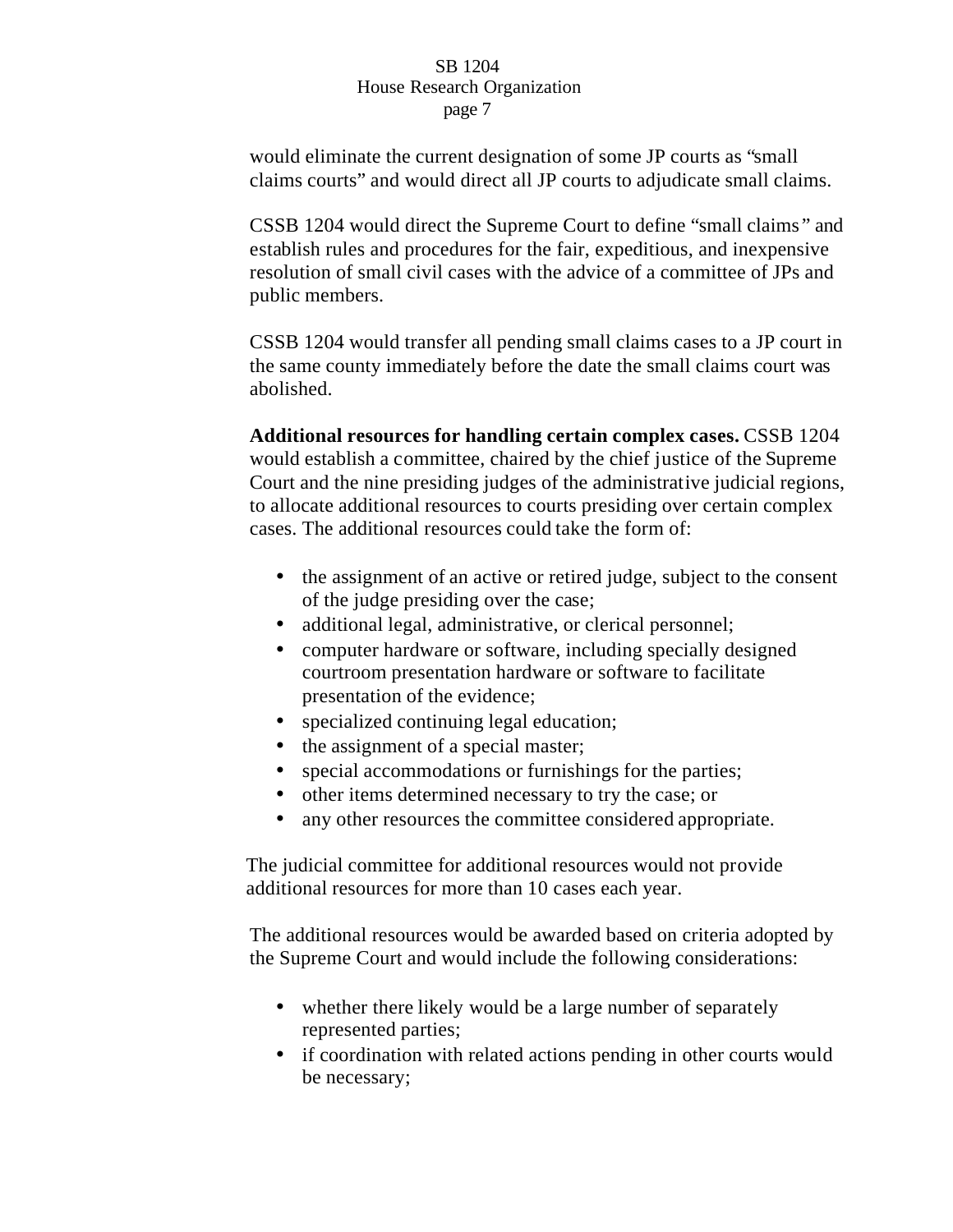- whether it was likely that there would be numerous pretrial motions or novel legal issues to resolve;
- if there likely would be a large number of witnesses or a substantial amount of documentary evidence;
- whether there likely would be substantial post-judgment judicial supervision;
- whether the trial would last more than four weeks; and
- whether the case would place a substantial burden on the trial court's docket and the resources available to the trial court to hear it.

CSSB 1204 would establish procedures for a court to request additional resources from the administrative regional judge after determining, on the motion of a party or its own motion, that under the rules adopted by the Supreme Court a case required additional resources to ensure efficient judicial management. If the administrative regional judge found the request to be appropriate, the request would be forwarded to the additional resources committee.

Additional resources would not be allocated to a case that had been transferred to the judicial panel on multidistrict litigation or in which judicial review was sought under the federal Administrative Procedure Act. The additional resources would originate from state funds and would not be charged against any party in the case. A request for additional resources would not stay the proceedings of a case.

**Development grants.** CSSB 1204 would direct certain state agencies to develop guidelines and award grants to enhance the court system. The Task Force on Indigent Defense would develop and administer a program to provide grants to counties for enhancing the local court system. These grants would not be case specific but would be for the improvement of the courts. CSSB 1204 would require grant applicants to apply in accordance with procedures established by the task force, use the funds to implement initiatives that would enhance the county's court system, and match the amount of the grant with local funds. The Supreme Court would determine whether to award a grant to a county that met the eligibility requirements. The comptroller would distribute the grant money and monitor the county's use of the grant money.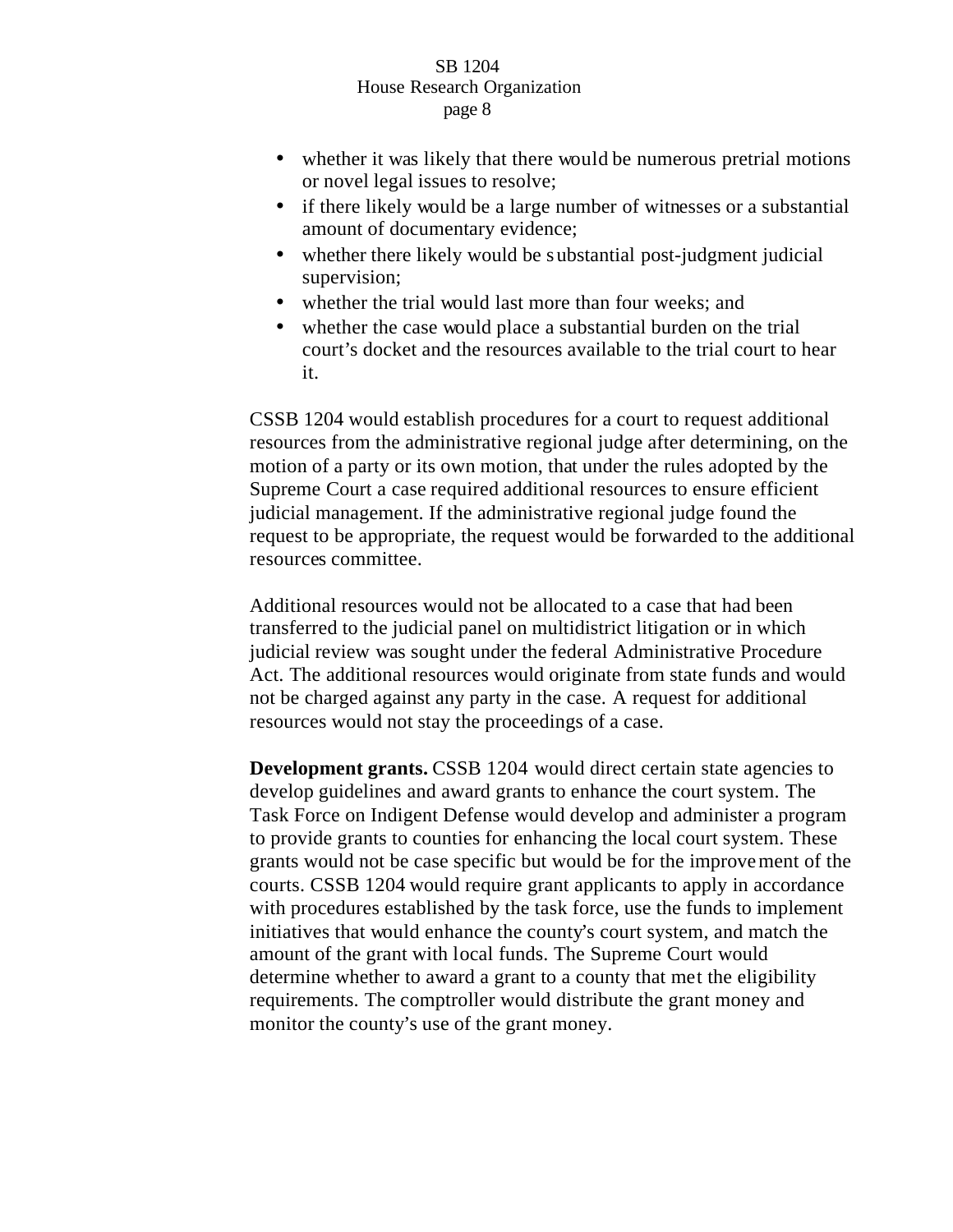CSSB 1204 also would direct the Supreme Court to develop and administer a program for awarding grants to counties for programs to alleviate backlogs of child protection cases.

The bill would take effect September 1, 2007.

**SUPPORTERS** SAY: CSSB 1204 would bring simplicity and rationality to the legal process by reforming the organization and administration of the court system. Ever since the current court system was established in 1891, it has been amended and restructured on a piecemeal and ad hoc basis resulting in an outdated system of irregularities, inconsistencies, and overlapping jurisdictions.

> The bill would grant additional administrative powers to the Supreme Court and the chief justice. These would include the power to appoint regional administrative judges and to remove the these judges for good cause on a majority vote of the court after a notice and a hearing. Because these judges are acting in an administrative capacity, it would be appropriate to allow the Supreme Court, which already has extensive powers to set administrative rules for the state's courts, to oversee who executes these administrative rules.

> County courts at law were intended to provide quick resolution to simple cases. Overlapping subject matter jurisdictions have prevented many county courts at law from carrying out this function. The bill would restore the original functions to county courts at law by converting 45 of them into district courts and limiting the rest to no more than \$100,000 in controversy in civil cases.

The judges of county courts at law would choose between the county's or the state's retirement systems. Each judge would make a comparison of the county's and the state's retirement plans, considering their years of service and amounts already paid into the system, and determine under which system they would do better. Judges who switched to the state's retirement system would be allowed to count their years as county court at law judges toward vesting in the state's retirement system. In addition, any contributions placed with the county still would be paid out to the judge upon retirement. CSSB 1204 is designed so that judges would come out ahead financially.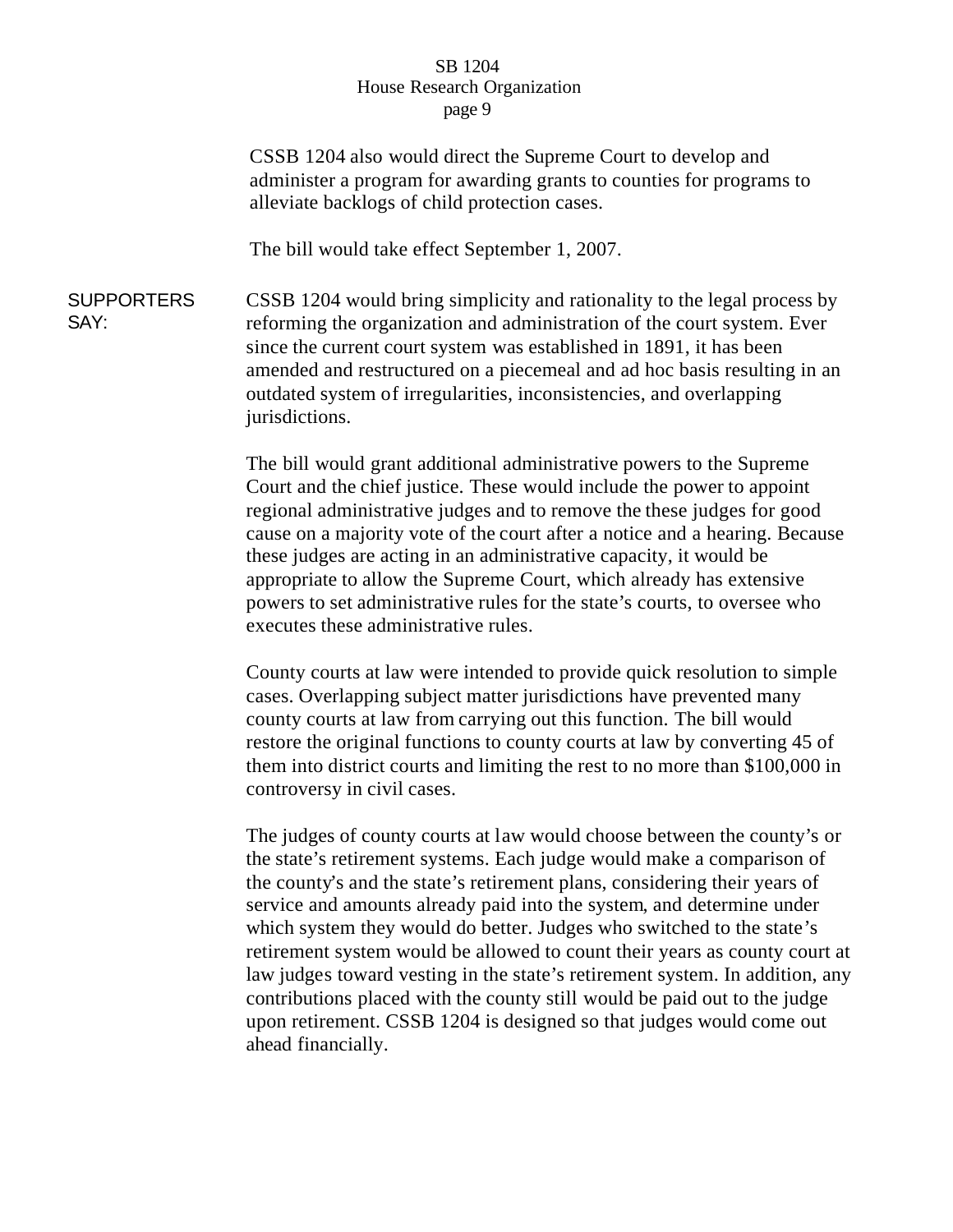The bill also would create mechanisms to strengthen local control of courts. These would include allowing the judges in a county to designate preference to specific kinds of case law to certain courts. This reform would allow judges to build specializations that also would improve the efficiency of the other district courts countywide. In addition, district court judges would receive new powers to exchange cases and benches. These new efficiencies would speed up dockets. CSSB 1204 would create grants to courts for additional resources in certain cases, and funding for improvements in a county's court system and in child protection cases.

CSSB 1204 would increase the jurisdiction amounts in controversy that could be adjudicated by JP courts to reflect the changing nature of litigation. As more cases are filed each year, one method of providing relief to district courts and county courts at law is to allow JP courts to adjudicate cases with higher amounts in controversy. This would allow district and county courts at law to give more attention to higher value and often more complex cases.

CSSB 1204 represents an investment the court system of Texas. As the population and economy of Texas grows, so will its needs for an efficient and rational system of courts. The bill's reforms and investments are geared towards creating more efficient and uniform justice across the state.

#### **OPPONENTS** SAY:

CSSB 1204 would attempt to fix what is not broken. The court system in each county is a reflection of carefully worked out compromises between the local judiciary, the commissioners court, and the Legislature to address local needs for civil and criminal courts. The number and kinds of courts and the jurisdiction of each reflects the individual needs of each locality. Streamlining these courts, for the sake of streamlining, would disrupt this local balance. Texas is too diverse a state to demand uniformity of the court system, especially when there never can be uniformity of local needs for types and kinds of courts. Any problems should be addressed on a local basis, as Texas historically has done.

The bill further would interfere with local interests by changing the jobs of county court at law judges. These judges specifically sought to preside in county courts at law. Becoming district court judges would mean different jobs for many of them because their courts would have expanded jurisdictions and thus would hear new kinds of cases.